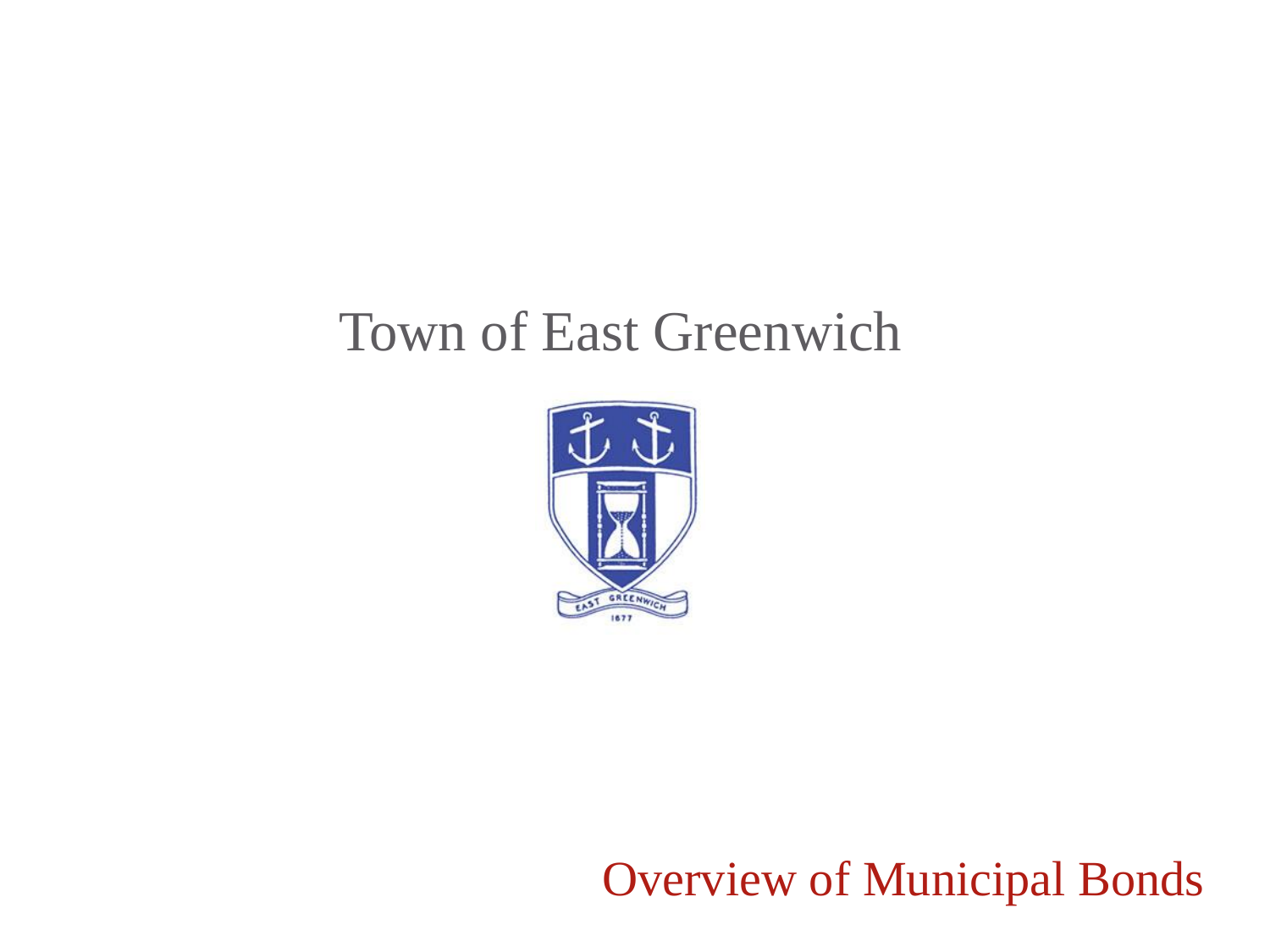| <b>East Greenwich's Bond Rating</b> | Section 1 |  |
|-------------------------------------|-----------|--|
| <b>Existing Debt Service</b>        | Section 2 |  |
| Ways in Which to Measure Debt       | Section 3 |  |
| <b>Basics of Issuing Bonds</b>      | Section 4 |  |
|                                     |           |  |



 $\overline{\phantom{a}}$ **O W N**

**O F E A S T**

**G**

 $\pmb{\pi}$  $\mathfrak{m}$ 

**R E E N W I C H**

ENWICH

**, R**

**HODE**

 $\pm$  $\circ$  $\blacksquare$  $\overline{\rm m}$ 

**I**

 $\frac{8}{1}$  $\frac{6}{5}$  $\mathbf \sigma$ 

**S L A N D**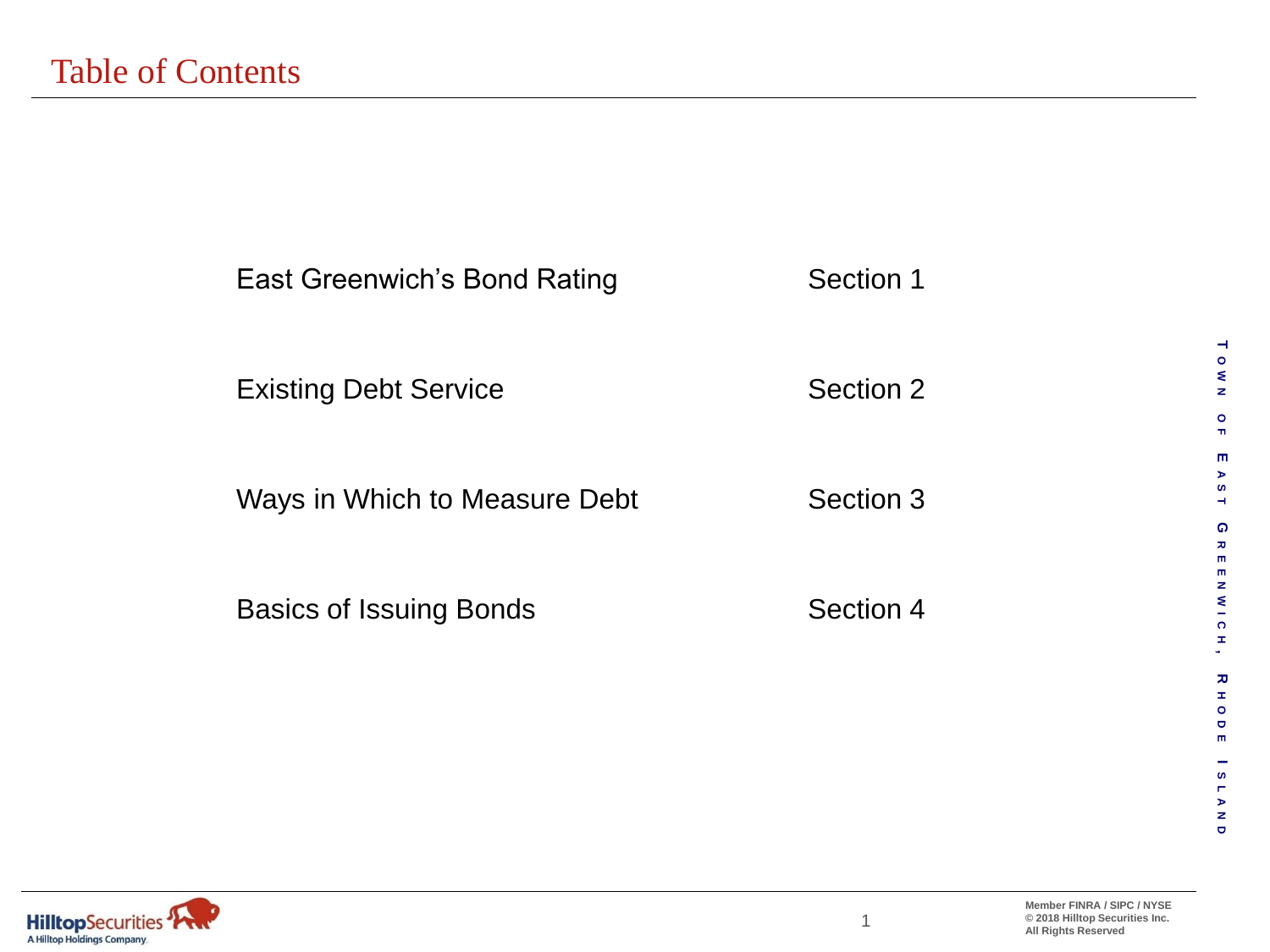# General Obligation Bond Ratings

Section 1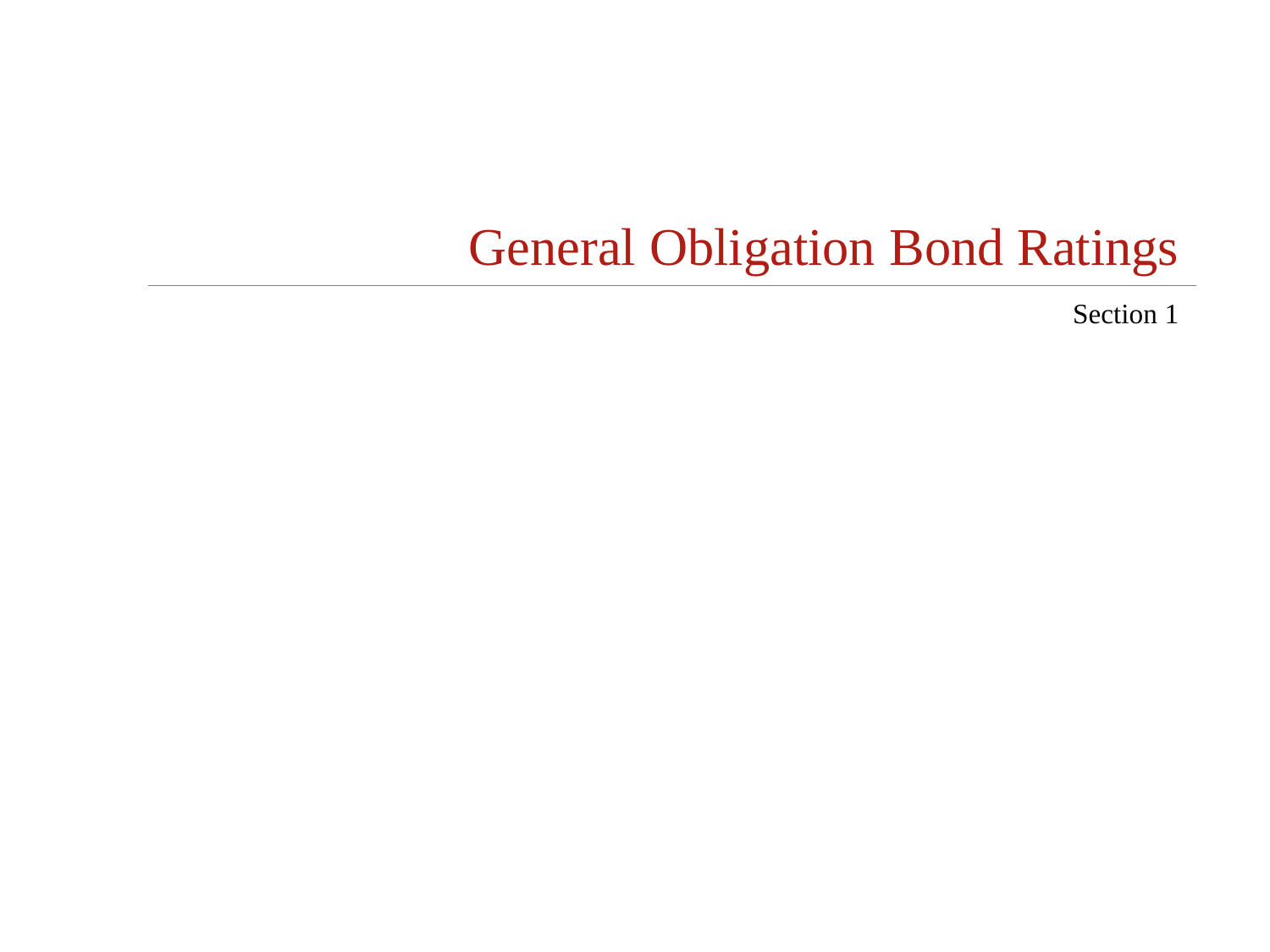## General Obligation Bond Ratings

- There are three primary rating agencies
	- Moody's Investors Service
	- S&P Global Ratings
	- Fitch Ratings
- Town is rated by Moody's and S&P
- Evaluate "Willingness" and "Ability" to pay
- Primary categories of evaluation:

#### **General Obligation Bonds (GO)**

Governance/Management

Financial Position

Debt, Pension and OPEB Position

Economy

• **Town of East Greenwich is rated Aa1 by Moody's and AA+ by S&P, which are the second highest ratings in each respective ratings scale**



**T O W N**

**O F E A S T**

**G**

 $\pmb{\pi}$  $\mathbf{m}$  $\mathbf{m}$ N W I C  $\pm$ 

**R E E N W I C H**

**, R**

**HODE**

œ.  $\circ$  $\mathbf{\sigma}$  $\blacksquare$ 

**S L A N D**

SLAN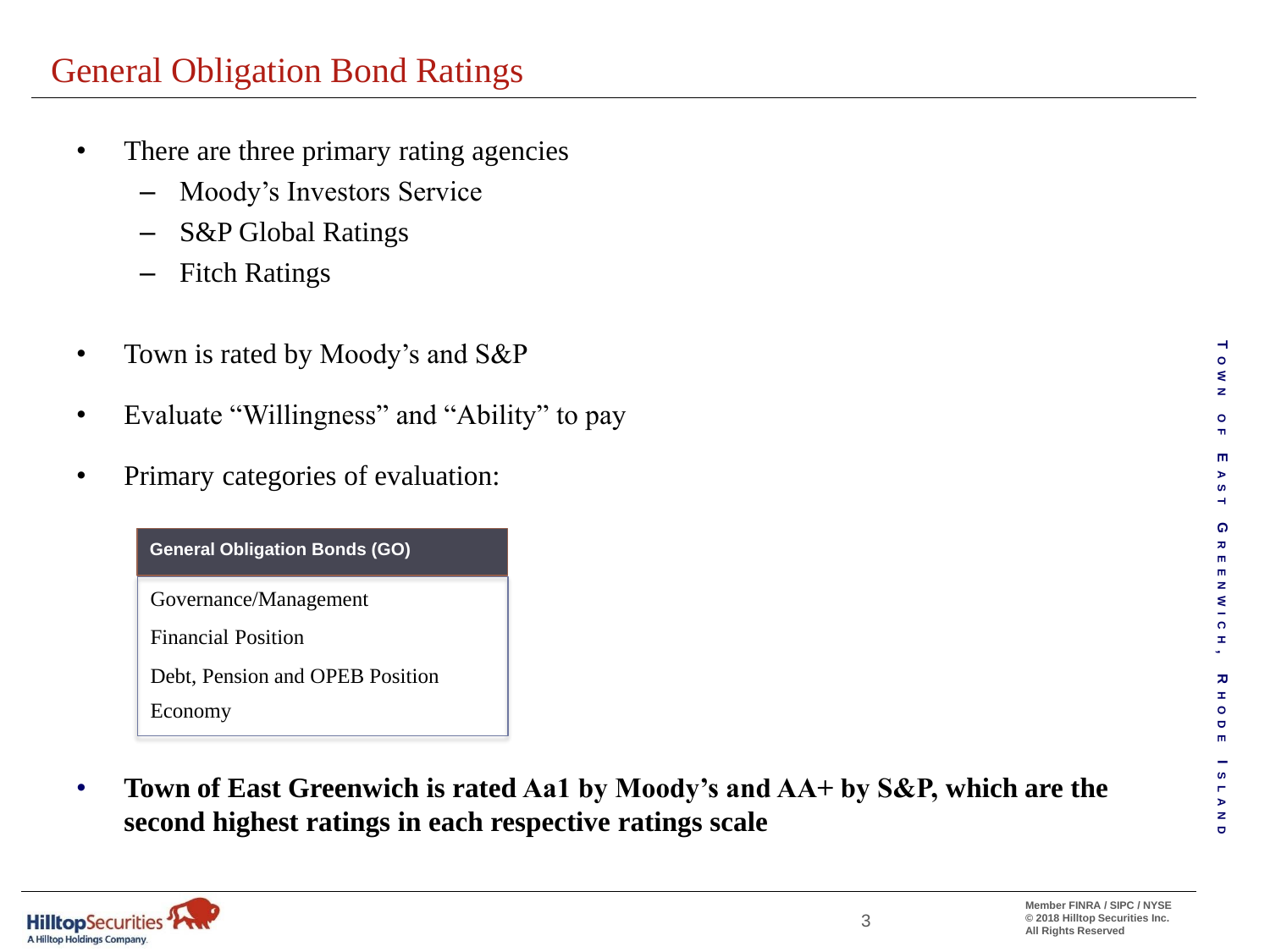



**T O W N**

**O F E A S T**

**G**

 $\pmb{\pi}$  $\overline{\mathbf{m}}$ 

**R E E N W I C H**

 $\overline{\text{m}}$ N W I C

**, R**

 $\pm$ 

**HODE**

 $\circ$  $\blacksquare$ m

œ.

**I**

S H

**S L A N D**

 $\frac{6}{1}$  $\blacksquare$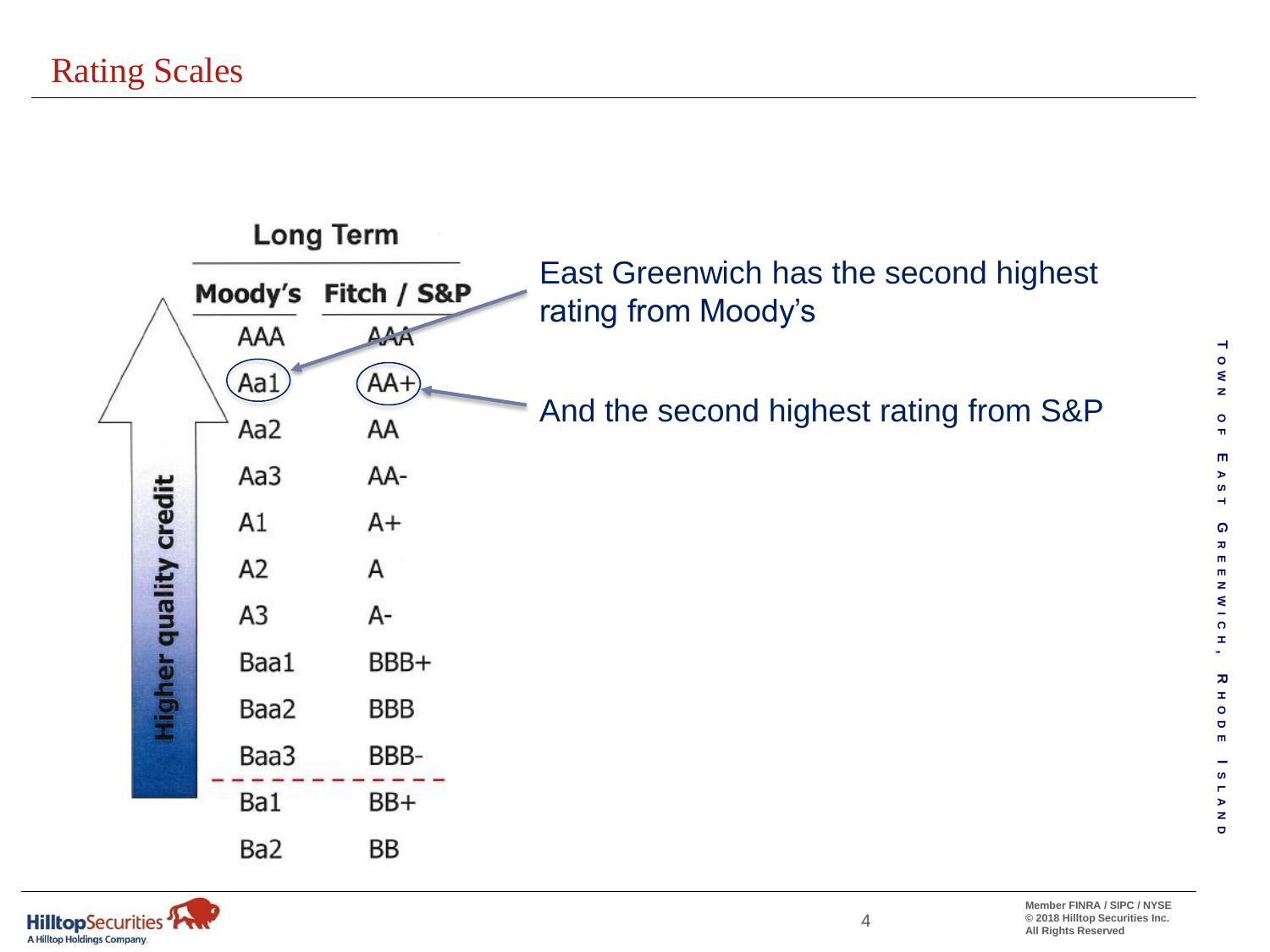# Existing Debt Service

Section 2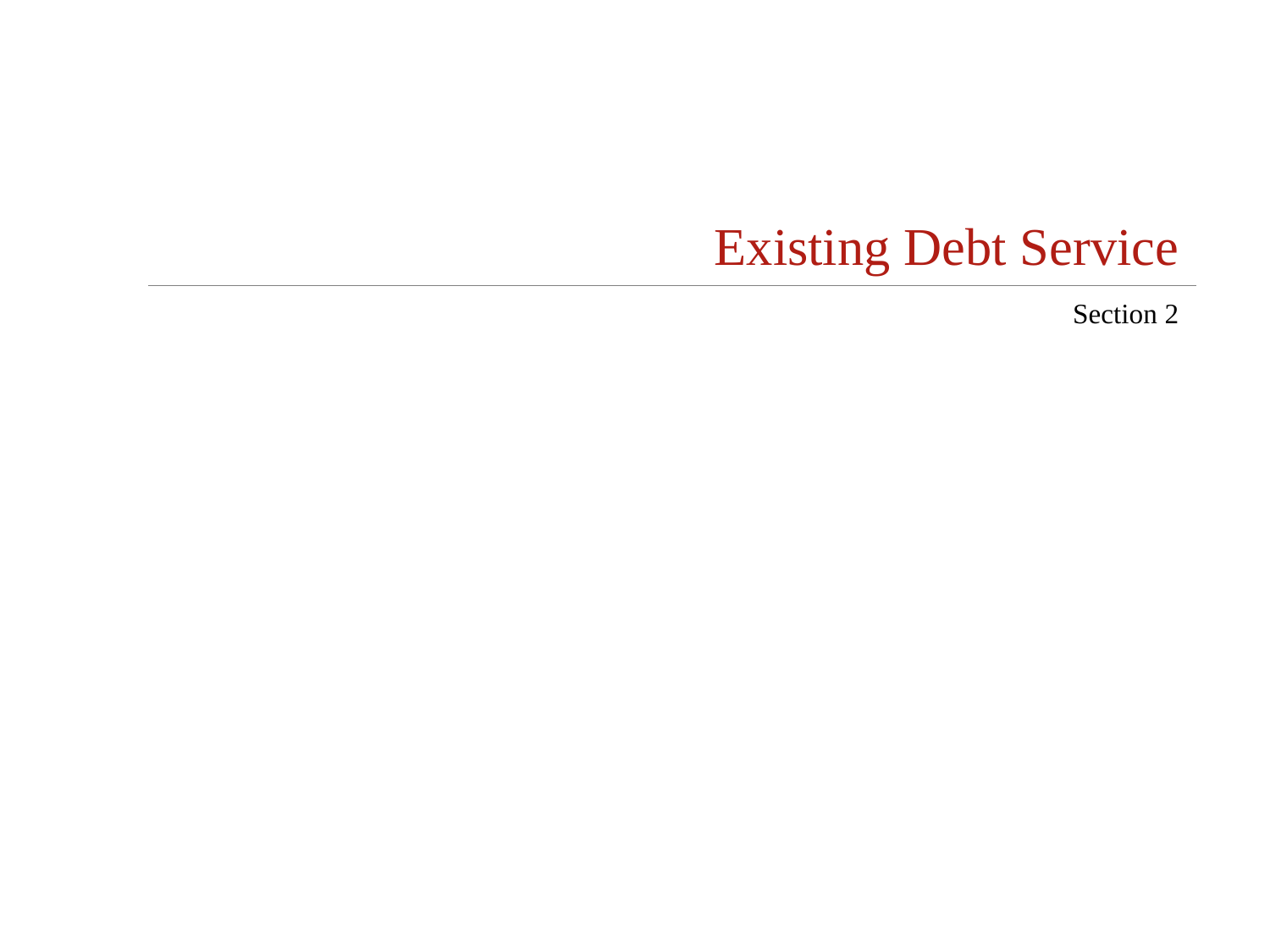#### EXISTING DEBT SERVICE

Governmental General Obligation Debt<sup>(1)</sup>

For Fiscal Years 2019 through 2025

| Period Ending | Principal       | Interest <sup><math>(2)</math></sup> | Total Debt Service QSCB Subsidy <sup>(3)</sup> |                    | Net Debt<br>Service |
|---------------|-----------------|--------------------------------------|------------------------------------------------|--------------------|---------------------|
| 6/30/2019     | \$3,936,833.33  | \$2,286,929.25                       | \$6,223,762.58                                 | $-$ \$591,306.00   | \$5,632,456.58      |
| 6/30/2020     | 2,947,833.33    | 2,192,382.32                         | 5,140,215.65                                   | $-591,306.00$      | 4,548,909.65        |
| 6/30/2021     | 2,988,833.33    | 2,127,389.65                         | 5,116,222.98                                   | $-591,306.00$      | 4,524,916.98        |
| 6/30/2022     | 3,026,833.33    | 2,065,504.60                         | 5,092,337.93                                   | $-591,306.00$      | 4,501,031.93        |
| 6/30/2023     | 3,093,833.33    | 1,968,706.86                         | 5,062,540.19                                   | $-591,306.00$      | 4,471,234.19        |
| 6/30/2024     | 3,167,833.33    | 1,866,189.31                         | 5,034,022.64                                   | $-591,306.00$      | 4,442,716.64        |
| 6/30/2025     | 2,799,833.33    | 1,772,794.95                         | 4,572,628.28                                   | $-591,306.00$      | 3,981,322.28        |
|               | \$21,961,833.31 | \$14,279,896.94                      | \$36,241,730.25                                | $-$ \$4,139,142.00 | \$32,102,588.25     |
|               |                 |                                      |                                                |                    |                     |

- (1) Includes a small portion of sewer debt in the Series 2016 Refunding Bonds that was originally issued in the Series 2008 GO Bonds.
- (2) Interest includes Rhode Island Infrastructure Bank servicing fees on Road & Bridge bonds.
- (3) Original federal subsidy shown. Due to sequestration, the Town has not received the full annual amount in past years. Most communities do not budget to receive the full QSCB subsidy.



Net Debt

**T O W N**

**O F E A S T**

**G**

ᅔ  $\mathbf{m}$ m N W I C  $\pm$ 

**R E E N W I C H**

**, R**

**HODE**

 $\mathbf{r}$  $\circ$ Ō m

**S L A N D**

 $\boldsymbol{\omega}$ H  $\frac{v}{z}$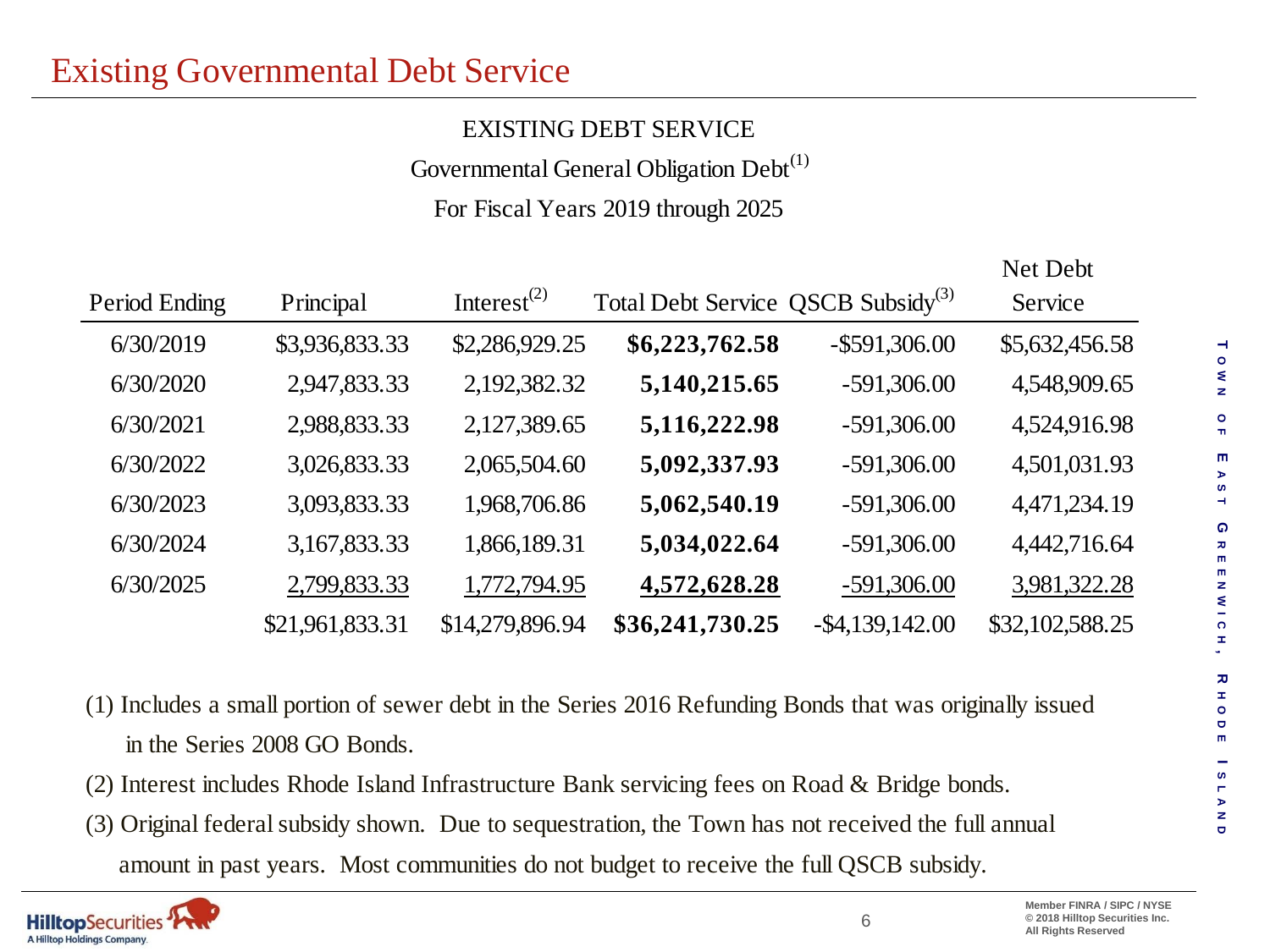#### EXISTING DEBT SERVICE

Water Pollution Control General Obligation Debt Issued to Rhode Island Infrastructure Bank

For Fiscal Years 2019 through 2025

|               |                 |                | <b>RIIB</b> Servicing | <b>Total Debt</b> |
|---------------|-----------------|----------------|-----------------------|-------------------|
| Period Ending | Principal       | Interest       | Fee                   | Service           |
| 6/30/2019     | \$2,005,023.24  | \$252,273.24   | \$74,359.09           | \$2,331,655.57    |
| 6/30/2020     | 2,036,735.29    | 212,345.17     | 61,104.07             | 2,310,184.53      |
| 6/30/2021     | 1,623,327.39    | 229,559.26     | 66,029.12             | 1,918,915.77      |
| 6/30/2022     | 1,657,697.22    | 209,363.08     | 57,826.56             | 1,924,886.86      |
| 6/30/2023     | 1,693,486.46    | 188,101.08     | 49,448.60             | 1,931,036.14      |
| 6/30/2024     | 992,603.13      | 169,452.73     | 42,733.37             | 1,204,789.23      |
| 6/30/2025     | 1,012,999.34    | 153,508.84     | 37,719.36             | 1,204,227.54      |
|               | \$11,021,872.07 | \$1,414,603.40 | \$389,220.17          | \$12,825,695.64   |

 $\overline{\phantom{0}}$ **O W N**

**O F E A S T**

**G**

 $\pmb{\pi}$  $\overline{\mathbf{m}}$  $\overline{\mathbf{m}}$ N W I C  $\mathbf x$ 

**R E E N W I C H**

**, R**

**HODE**

œ.  $\circ$  $\hbox{\tt\small o}$  $\mathbf{m}$ 

**S L A N D**

S H  $\frac{6}{1}$  $\blacksquare$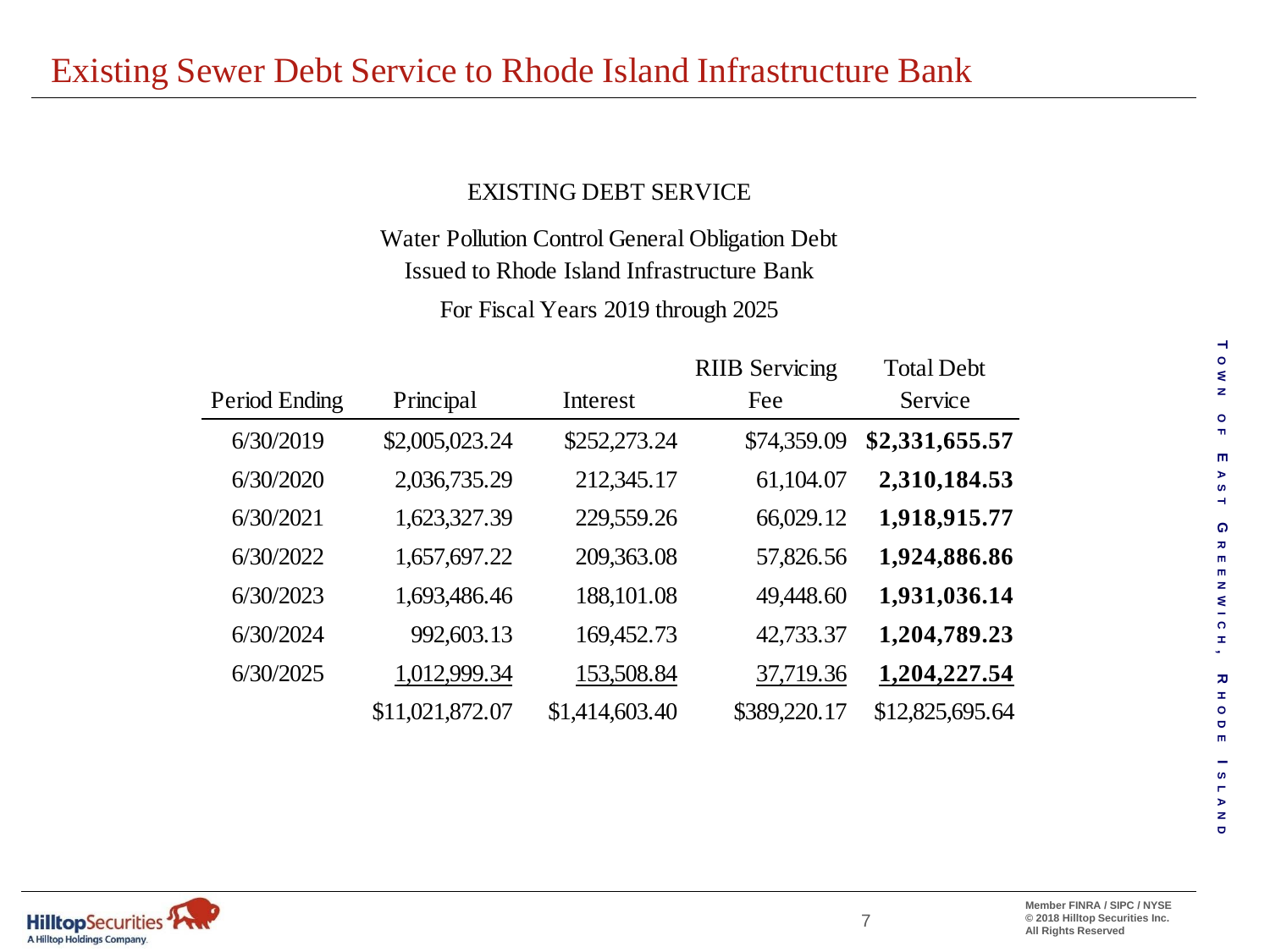# Ways in Which to Measure Debt

Section 3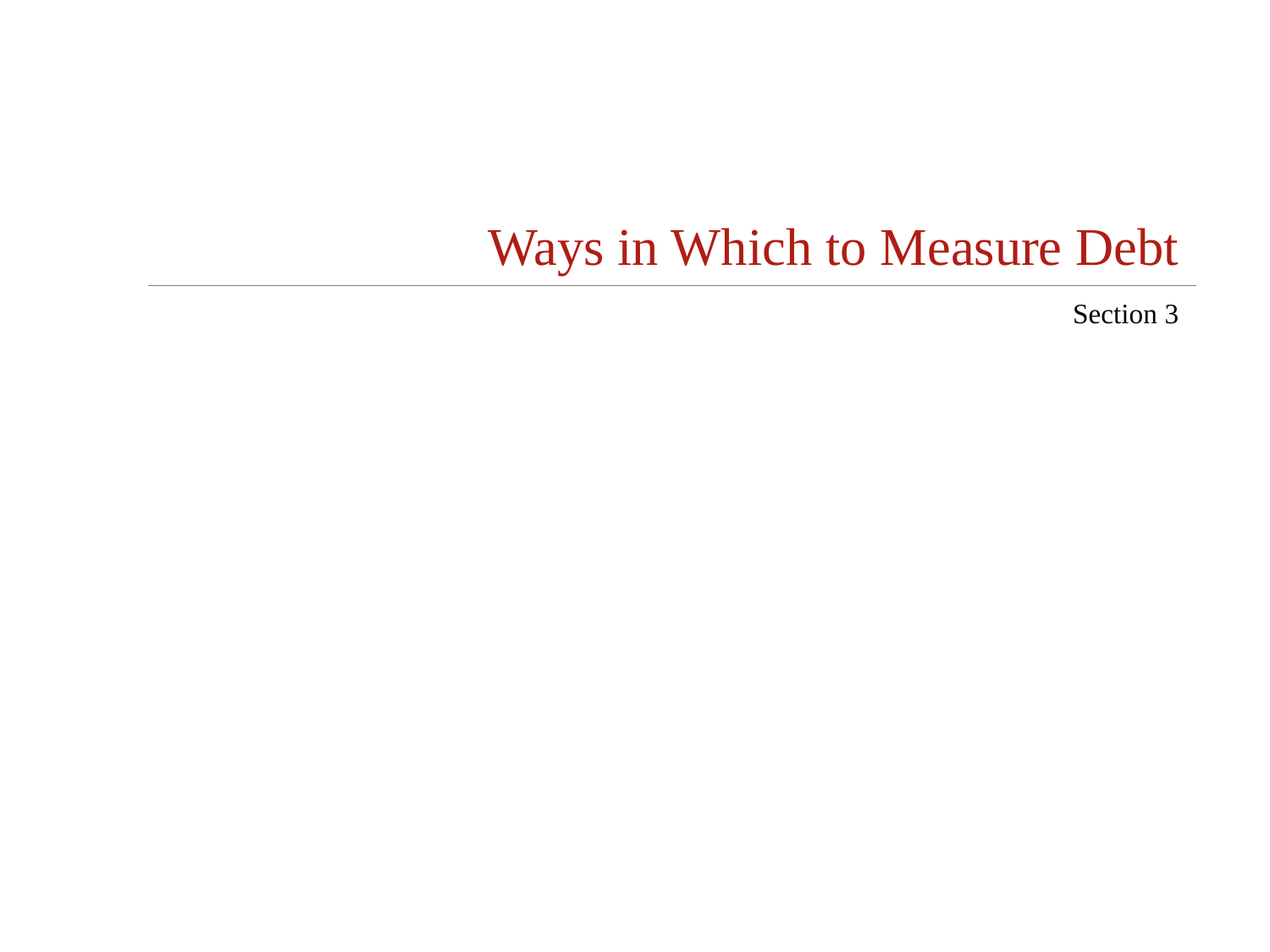### Outstanding Debt Measures

- There are two primary measures used by the rating agencies to compare the amount of outstanding debt between similarly rated peers
	- Debt Per Capita
	- Debt as a Percent of Full Value
- Below are the minimum, maximum and median levels for "Aa1" rated entities in both Rhode Island and New England from Moody's statistical database – *Moody's Municipal Financial Ratio Analysis*

|                                                                   | <b>Minimum</b> |                      |  | Maximum                                 |  |                      |  | <b>Median</b>                           |  |                       |  |                                         |
|-------------------------------------------------------------------|----------------|----------------------|--|-----------------------------------------|--|----------------------|--|-----------------------------------------|--|-----------------------|--|-----------------------------------------|
|                                                                   |                | <b>RI Statistics</b> |  | <b>New England</b><br><b>Statistics</b> |  | <b>RI Statistics</b> |  | <b>New England</b><br><b>Statistics</b> |  | <b>RI Statistics</b>  |  | <b>New England</b><br><b>Statistics</b> |
| <b>Direct Net Debt Per Capita:</b><br>Direct Net Debt as % of FV: |                | 383.00<br>0.300%     |  | 378.00<br>0.300%                        |  | 5,126.00<br>2.100%   |  | 19,935.00<br>3.800%                     |  | 2,115.00<br>$0.500\%$ |  | 2,060.00<br>1.100%                      |

• East Greenwich is currently twice the median on both measures, but not the highest in Rhode Island in the "Aa1" rating category for Debt Per Capita

|                             |     | <b>East Greenwich</b><br><b>Gross Debt</b> |
|-----------------------------|-----|--------------------------------------------|
| Direct Net Debt Per Capita: | \$. | 4,030.00                                   |
| Direct Net Debt as % of FV: |     | 2.100%                                     |

SOURCE: Moody's Municipal Financial Ratio Analysis, data as of June 30, 2016.

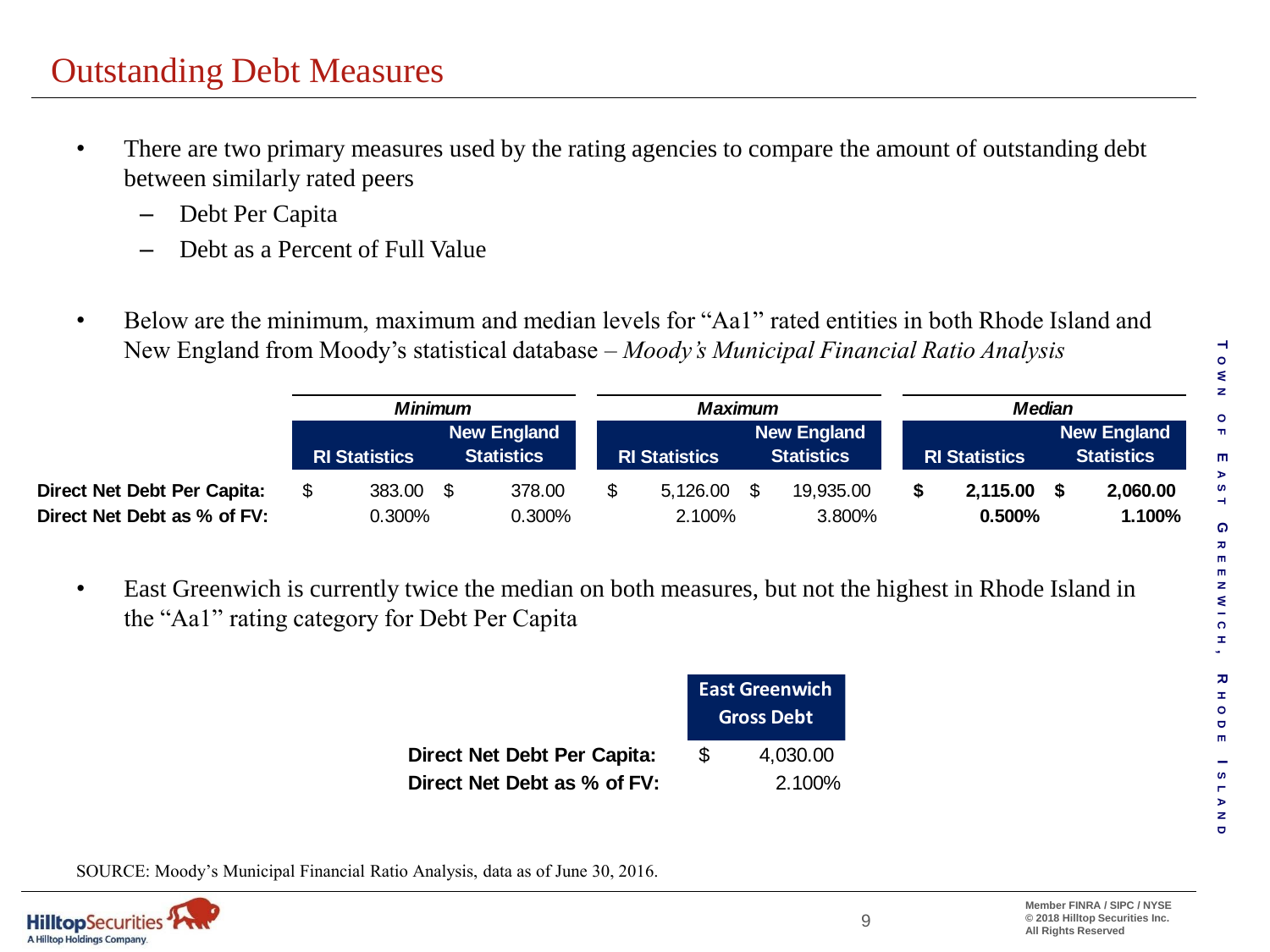- 78% of the Town's outstanding governmental debt is for school purposes and receives approximately 35% of principal and interest reimbursed from the Rhode Island Department of Education ("RIDE")
- While *Moody's Municipal Financial Ratio Analysis* is based on gross debt statistics, the Town's rating takes into account the ratios net of the RIDE reimbursement
- Below are the Gross debt ratios from Moody's as well as Net debt ratios calculated using the RIDE reimbursement

|                                                                   |                | <b>East Greenwich</b><br><b>Gross Debt</b> |                                                                                   | <b>East Greenwich</b><br><b>Net Debt</b> |
|-------------------------------------------------------------------|----------------|--------------------------------------------|-----------------------------------------------------------------------------------|------------------------------------------|
| <b>Direct Net Debt Per Capita:</b><br>Direct Net Debt as % of FV: | \$             | 4,030.00<br>2.100%                         | <b>Direct Net Debt Per Capita:</b><br>Direct Net Debt as % of FV:                 | \$<br>2,858.00<br>1.510%                 |
|                                                                   | <b>Minimum</b> | <b>New England</b><br><b>Statistics</b>    | <b>Maximum</b><br><b>New England</b><br><b>Statistics</b><br><b>RI Statistics</b> | <b>Median</b><br><b>RI Statistics</b>    |

|                                                            | Minimum |                      |  | Maximum                                 |  |                      | <b>Median</b> |                                         |  |                       |  |                                         |
|------------------------------------------------------------|---------|----------------------|--|-----------------------------------------|--|----------------------|---------------|-----------------------------------------|--|-----------------------|--|-----------------------------------------|
|                                                            |         | <b>RI Statistics</b> |  | <b>New England</b><br><b>Statistics</b> |  | <b>RI Statistics</b> |               | <b>New England</b><br><b>Statistics</b> |  | <b>RI Statistics</b>  |  | <b>New England</b><br><b>Statistics</b> |
| Direct Net Debt Per Capita:<br>Direct Net Debt as % of FV: |         | 383.00<br>$0.300\%$  |  | 378.00<br>$0.300\%$                     |  | 5,126.00<br>2.100%   |               | 19,935.00<br>3.800%                     |  | 2,115.00<br>$0.500\%$ |  | 2,060.00<br>1.100%                      |

SOURCE: Moody's Municipal Financial Ratio Analysis, data as of June 30, 2016.



**T O W N**

**O F E A S T**

**G**

 $\pmb{\pi}$  $\overline{m}$  $\overline{m}$ N W I C  $\pm$ 

**R E E N W I C H**

**, R**

**HODE**

 $\pm$  $\circ$  $\bullet$  $\mathbf{m}$ 

**S L A N D**

 $\frac{8}{1}$  $\frac{8}{1}$  $\bullet$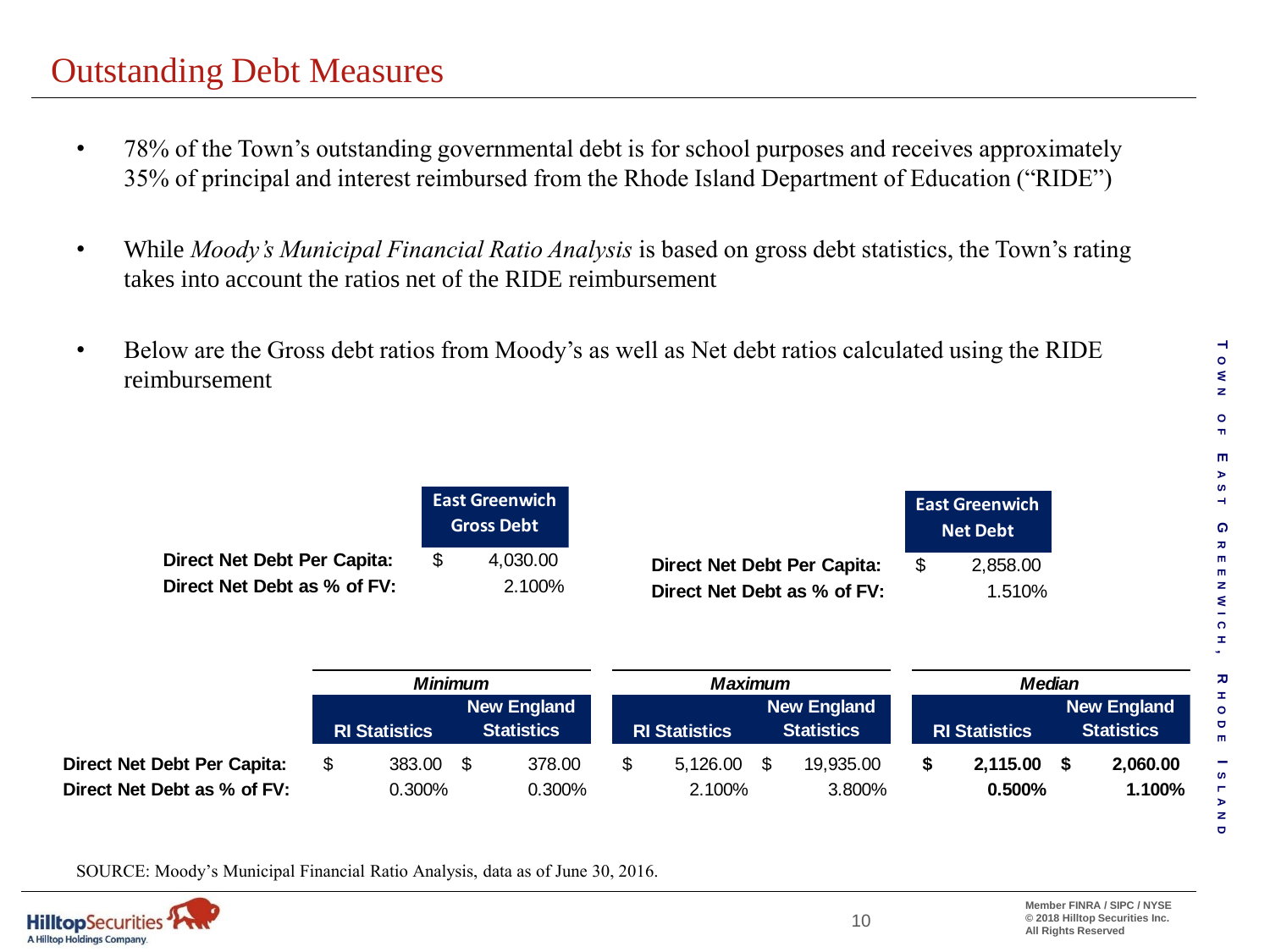- A third measure often used in considering the capacity to issue additional debt is debt service as a percent of the operating budget
- Below are the *Moody's Municipal Financial Ratio Analysis* statistics for debt service as a percent of operating budgets

|                              | <b>Minimum</b>       |                                  |                      | Maximum                          | Median               |                                         |  |  |
|------------------------------|----------------------|----------------------------------|----------------------|----------------------------------|----------------------|-----------------------------------------|--|--|
|                              | <b>RI Statistics</b> | New England<br><b>Statistics</b> | <b>RI Statistics</b> | New England<br><b>Statistics</b> | <b>RI Statistics</b> | <b>New England</b><br><b>Statistics</b> |  |  |
| Debt Service as % of Budget: | 2.70%                | 0.10%                            | 10.10%               | 15.70%                           | 4.80%                | 5.50%                                   |  |  |

• Below is the East Greenwich debt service as a percent of the operating budget from Moody's

|                              | <b>East Greenwich</b> |
|------------------------------|-----------------------|
|                              | <b>Gross Debt</b>     |
| Debt Service as % of Budget: | $10.10\%$             |

• When calculated net of the RIDE reimbursement, East Greenwich is



**T O W N**

**O F E A S T**

**G**

 $\pmb{\pi}$  $\mathbf{m}$  $\overline{m}$ N W I C  $\pm$ 

**R E E N W I C H**

**, R**

**HODE**

œ.  $\circ$  $\blacksquare$  $\mathbf{m}$ 

**I**

S H  $\frac{8}{1}$ Ó

**S L A N D**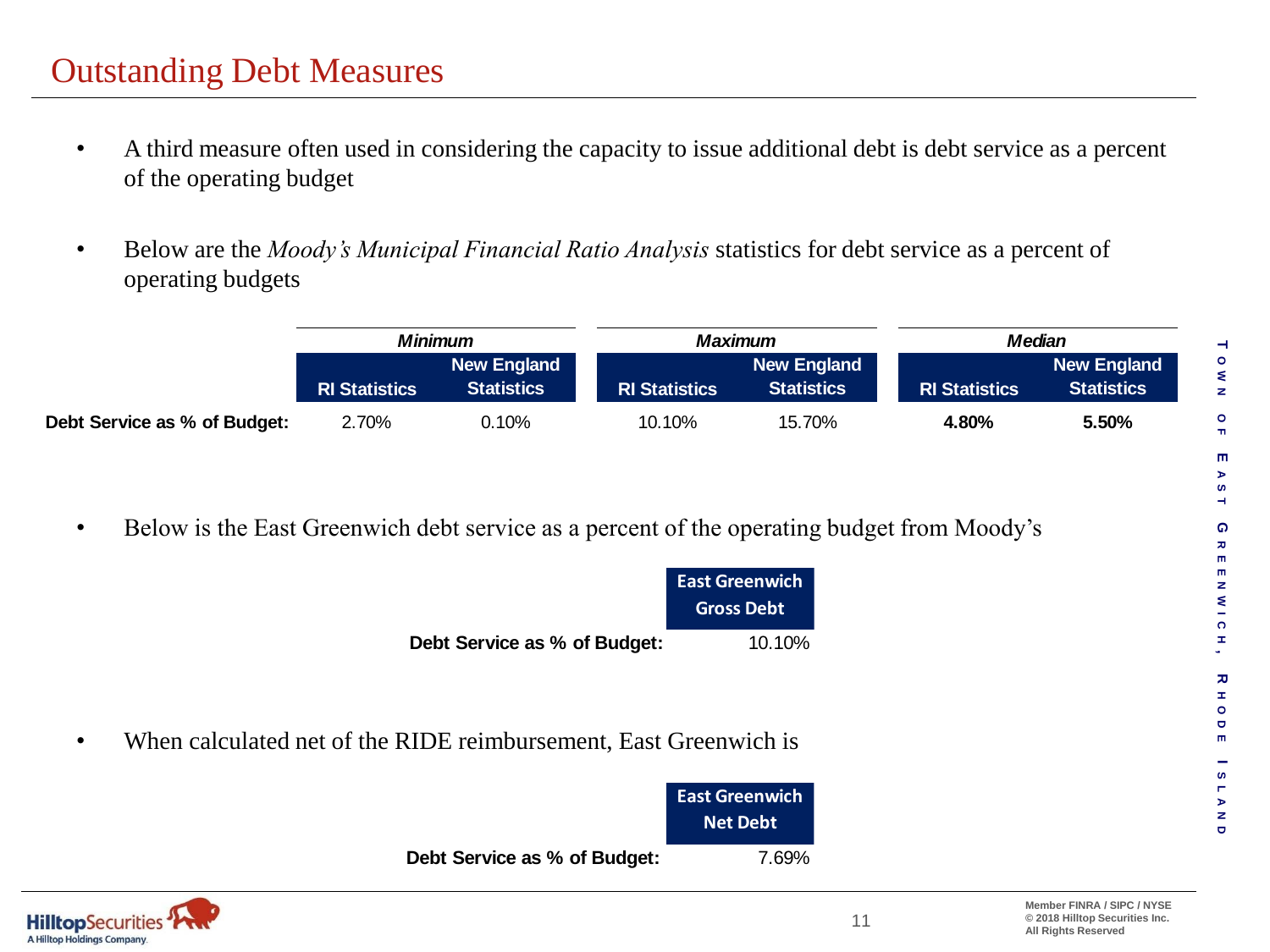### Outstanding Debt Measures

- Looking forward through fiscal year 2025, the Town's existing debt service is decreasing
- Debt service as a percent of the budget is also decreasing
	- The calculations for Debt Service as a Percent of Budget are conservative, using the FY 2018 Town budget with no increase to the budget in future years

|            | Gross DS as a    |                 |                     |             |
|------------|------------------|-----------------|---------------------|-------------|
| <b>FYE</b> | <b>Principal</b> | <b>Interest</b> | <b>Debt Service</b> | % of Budget |
| 6/30/2019  | \$3,936,833.33   | \$2,286,929.25  | \$6,223,762.58      | 10.045%     |
| 6/30/2020  | 2,947,833.33     | 2,192,382.32    | 5,140,215.65        | 8.296%      |
| 6/30/2021  | 2,988,833.33     | 2,127,389.65    | 5,116,222.98        | 8.258%      |
| 6/30/2022  | 3,026,833.33     | 2,065,504.60    | 5,092,337.93        | 8.219%      |
| 6/30/2023  | 3,093,833.33     | 1,968,706.86    | 5,062,540.19        | 8.171%      |
| 6/30/2024  | 3, 167, 833. 34  | 1,866,189.31    | 5,034,022.65        | 8.125%      |
| 6/30/2025  | 2,799,833.34     | 1,772,794.95    | 4,572,628.29        | 7.380%      |

 $\overline{\phantom{a}}$ **O W N**

**O F E A S T**

**G**

 $\pmb{\pi}$  $\overline{\mathfrak{m}}$ 

**R E E N W I C H**

ENWIC

**, R**

Ŧ,

**HODE**

 $\pm$  $\circ$  $\hbox{\tt\small o}$  $\mathbf{m}$ 

**S L A N D**

 $\frac{8}{1}$  $\frac{8}{1}$  $\mathbf{\sigma}$ 

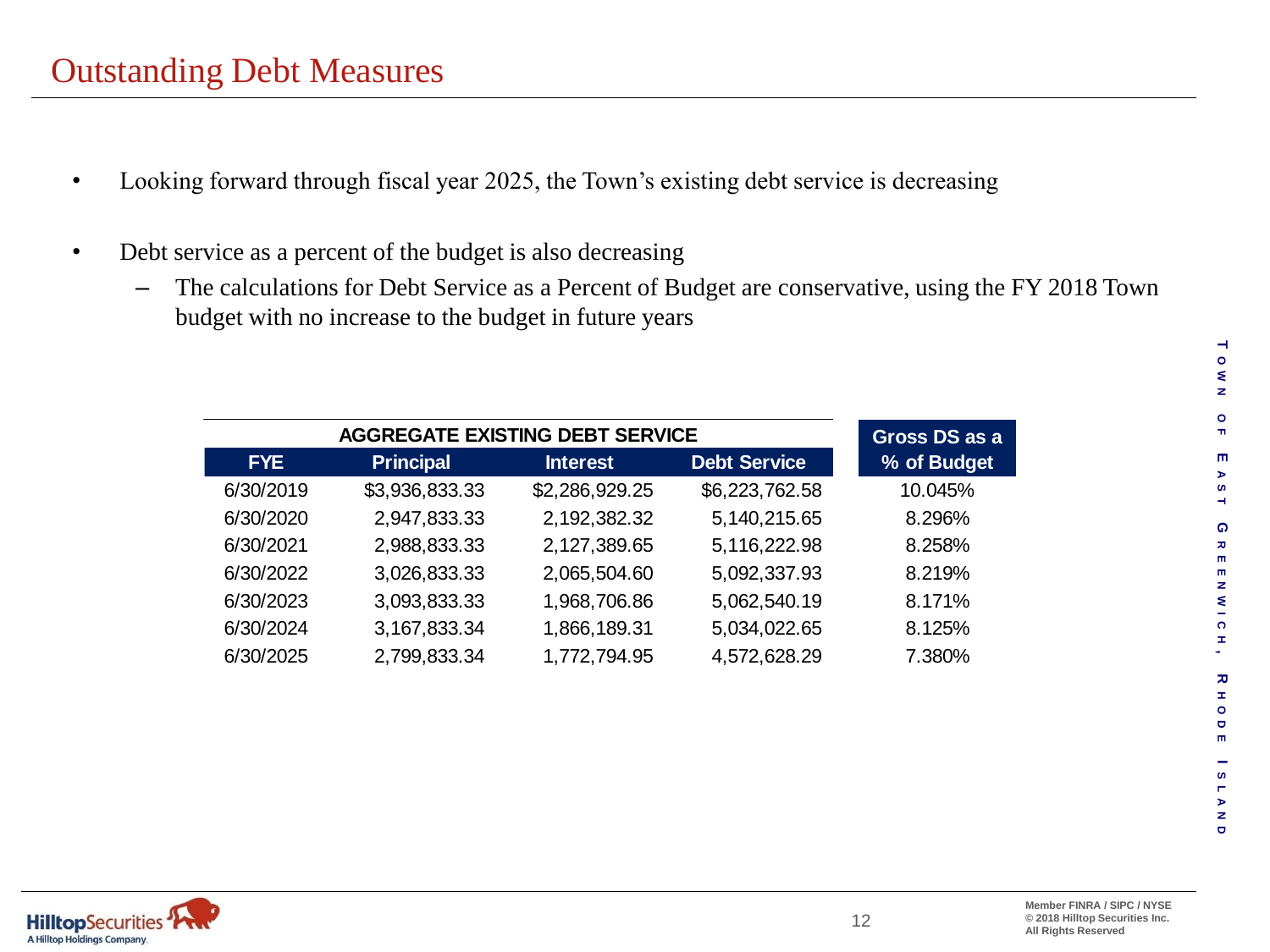# Overview of Municipal Bonds

Section 4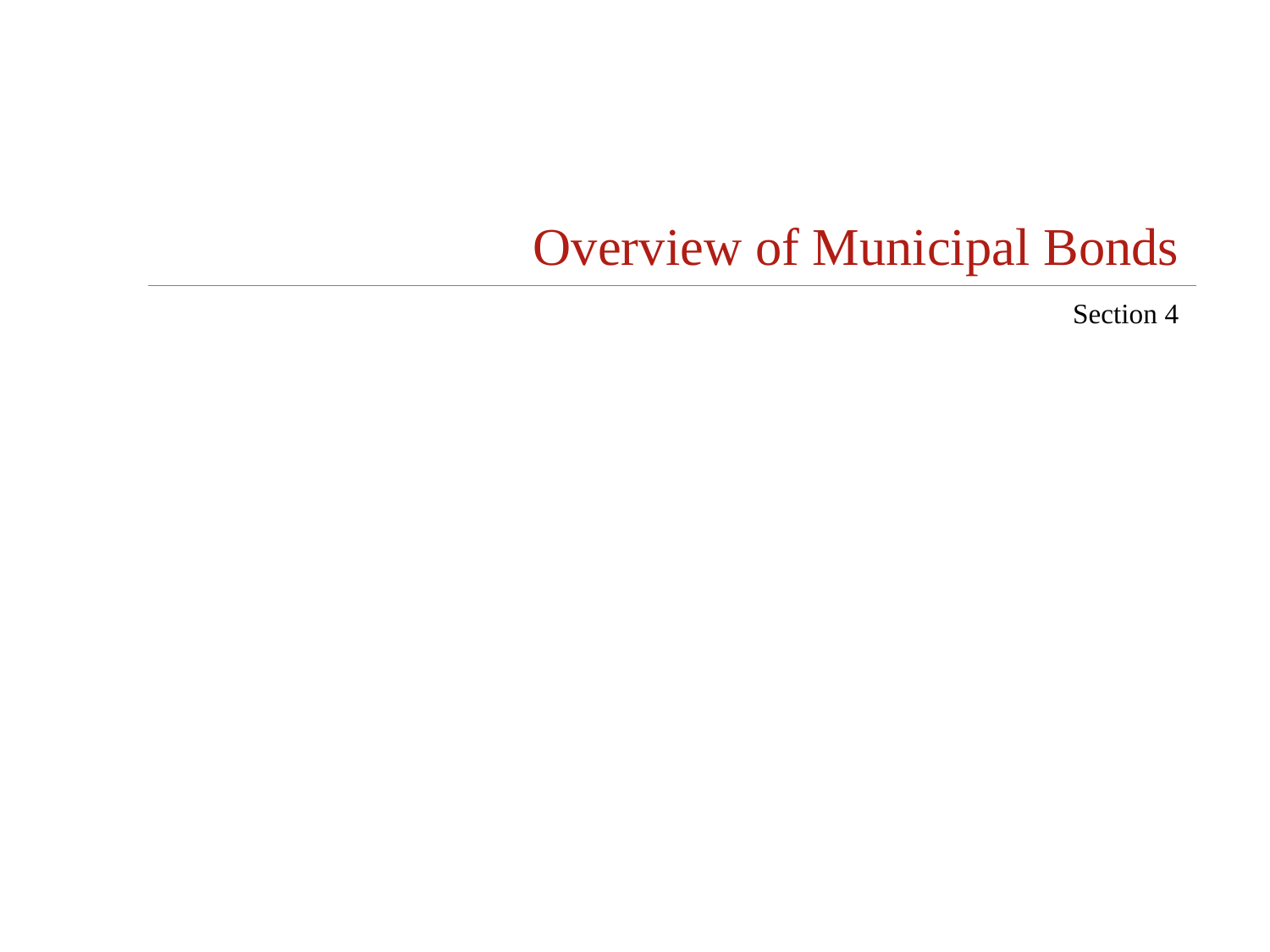## Tax-Exempt Municipal Bonds

- **If municipal bonds are issued for a governmental or public purpose, their interest is generally** exempt from federal taxation
- Approximately 70,000 state and local governmental entities are authorized to issue tax-exempt debt
- In addition, some state and local governments extend state and local income tax exemptions for in-state bonds

**T O W N**

**O F**

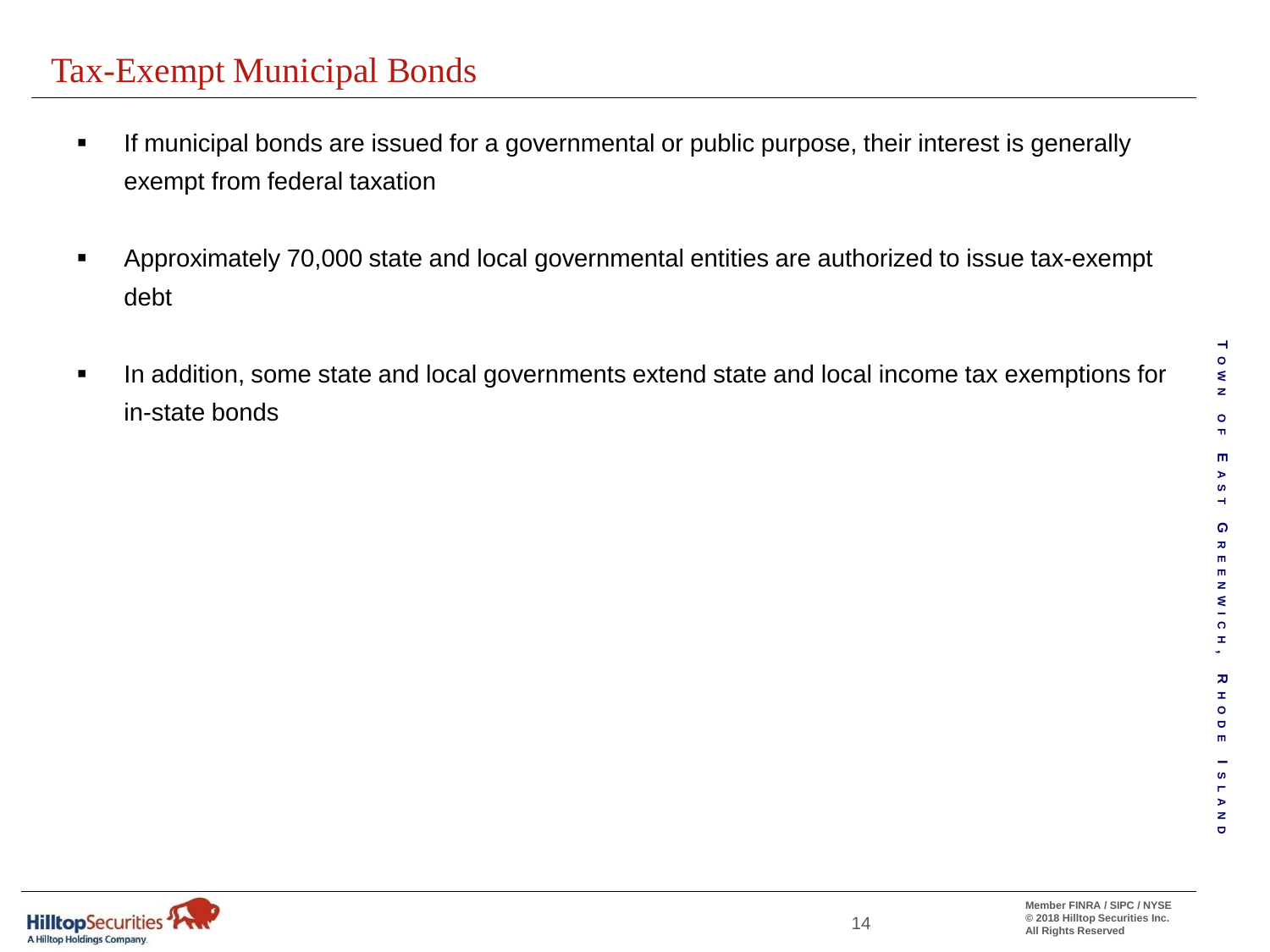#### Taxable Municipal Bonds

- **Taxable Bonds** 
	- Carry higher interest rates since investors do not benefit from tax exemption
	- Flexibility for private use or payment
	- No arbitrage rebate compliance legal to invest proceeds at a profit (except ARRA bonds)
	- Can advance refund more than once
	- Are generally non-callable or subject to "make whole" provisions
	- American Recovery and Reinvestment Act ("ARRA") created taxable bonds issued only in 2009 & 2010 with interest subsidies that can be used for tax-exempt eligible purposes, including Qualified School Construction Bonds, which the Town issued
	- ARRA bonds are subject to advance refunding and arbitrage rebate requirements



**T O W N**

**O F**

**E**  $\mathbf{F}$ 

**G**

 $\pmb{\pi}$ m m N W I C Ŧ

**R E E N W I C H**

**, R**

**HODE**

œ,  $\circ$ Ō m

**S L A N D**

S  $\frac{6}{1}$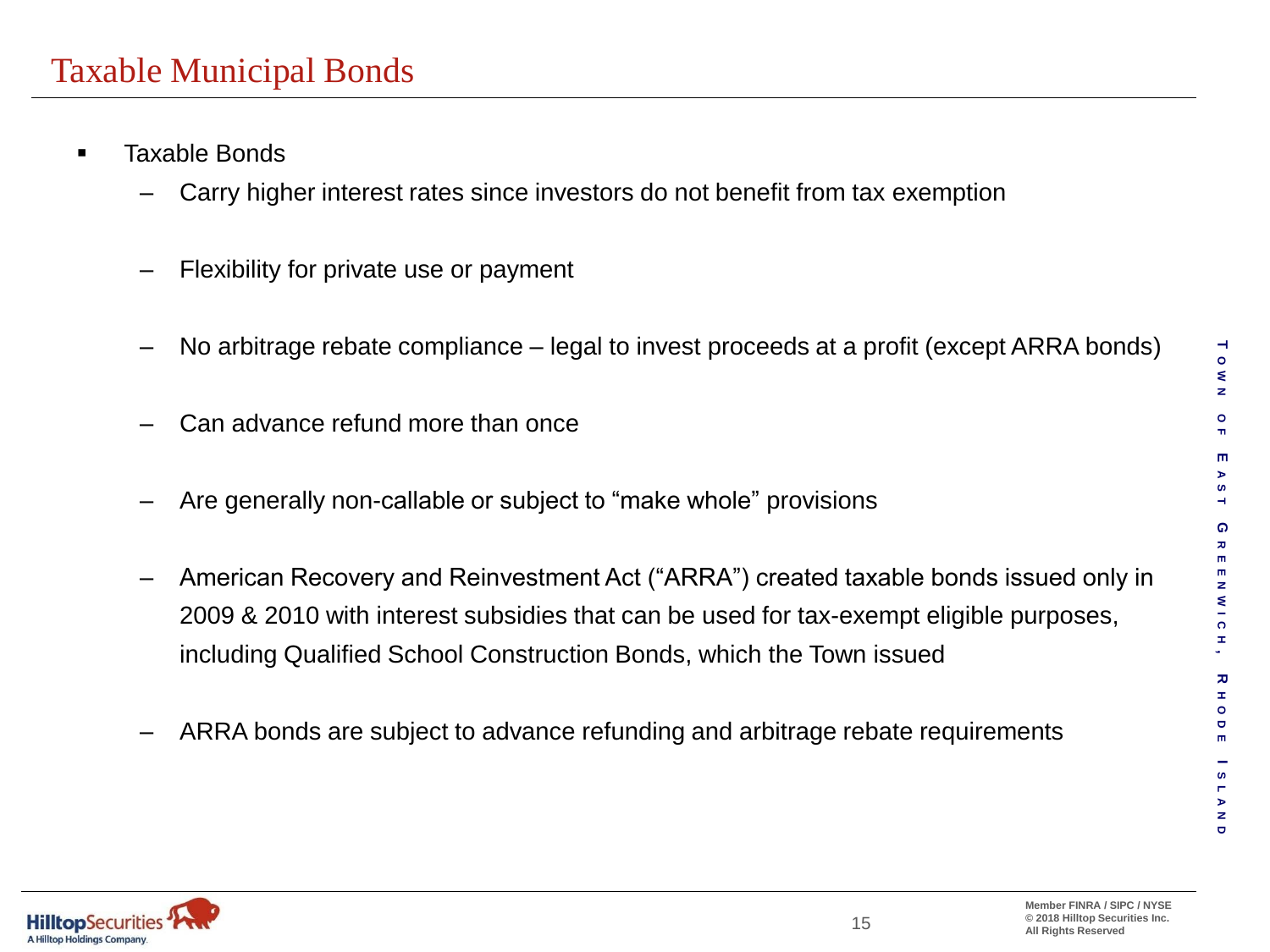### Security Provisions for Debt Issues

- **General Obligation Bonds** 
	- Voter approval, full faith and credit
- **Annual Appropriation Bonds** 
	- Appropriation-backed Bonds
	- Lease Financing Agreements
- **Revenue Bonds** 
	- Bonds backed by a specific revenue stream (such as Sewer fees and rates)
	- Only the specified revenue stream is used to pay debt service

**T O W N**

**O F E A S T**

**G**

 $\pmb{\pi}$  $\mathbf{m}$  $\overline{\mathbf{m}}$ N W I C  $\pm$ 

**R E E N W I C H**

**, R**

**HODE**

œ.  $\circ$  $\bullet$  $\blacksquare$ 

**S L A N D**

S H  $\frac{6}{1}$  $\Box$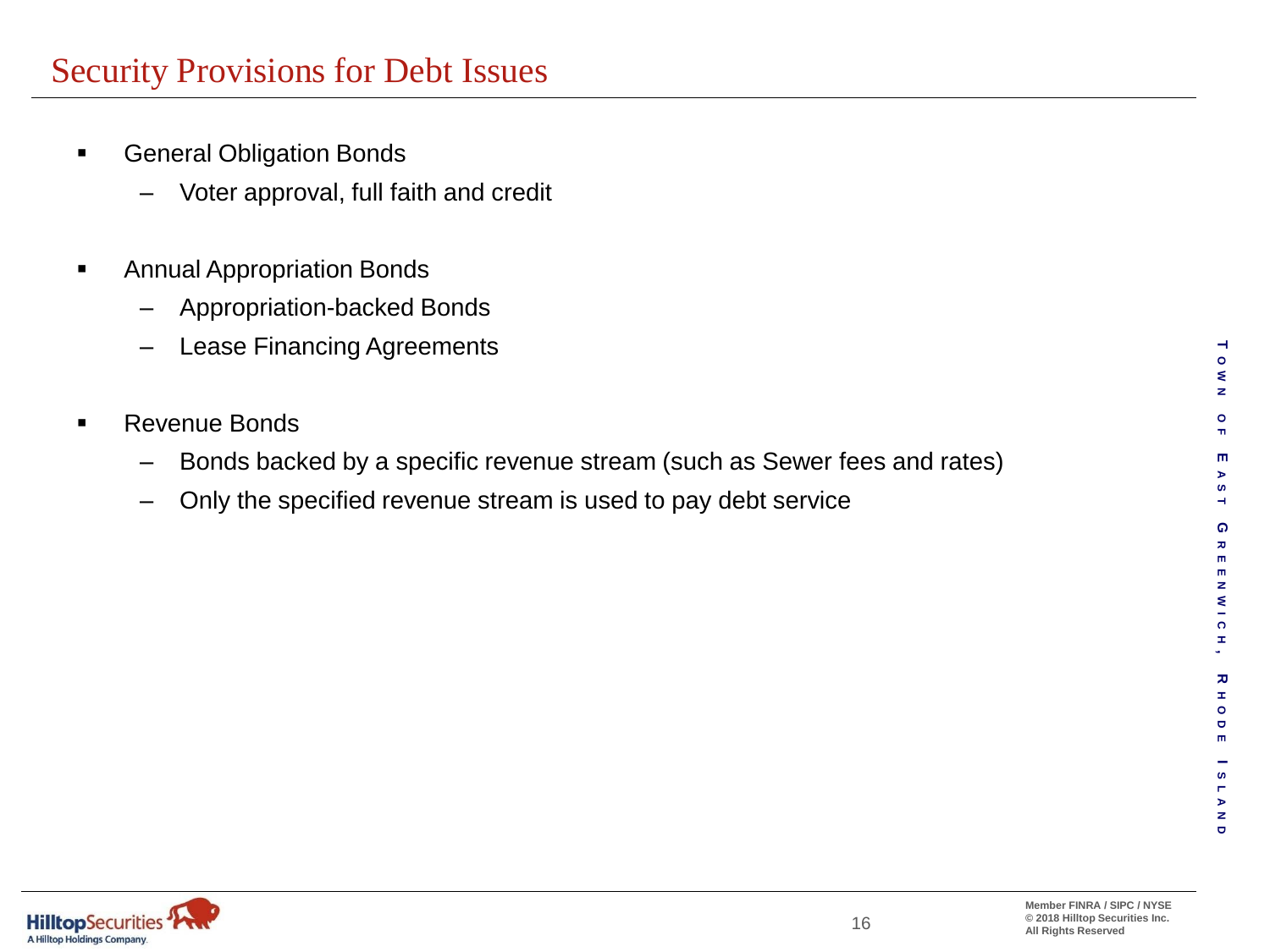### General Obligation Bonds "GO's''

- **Requires voter approval for authorization**
- **In Itsued for any public purpose**
- **Secured by the Town's full faith, credit and taxing power**
- Due to greater security and higher credit ratings, attracts lower interest rates than appropriationbacked bonds and revenue bonds

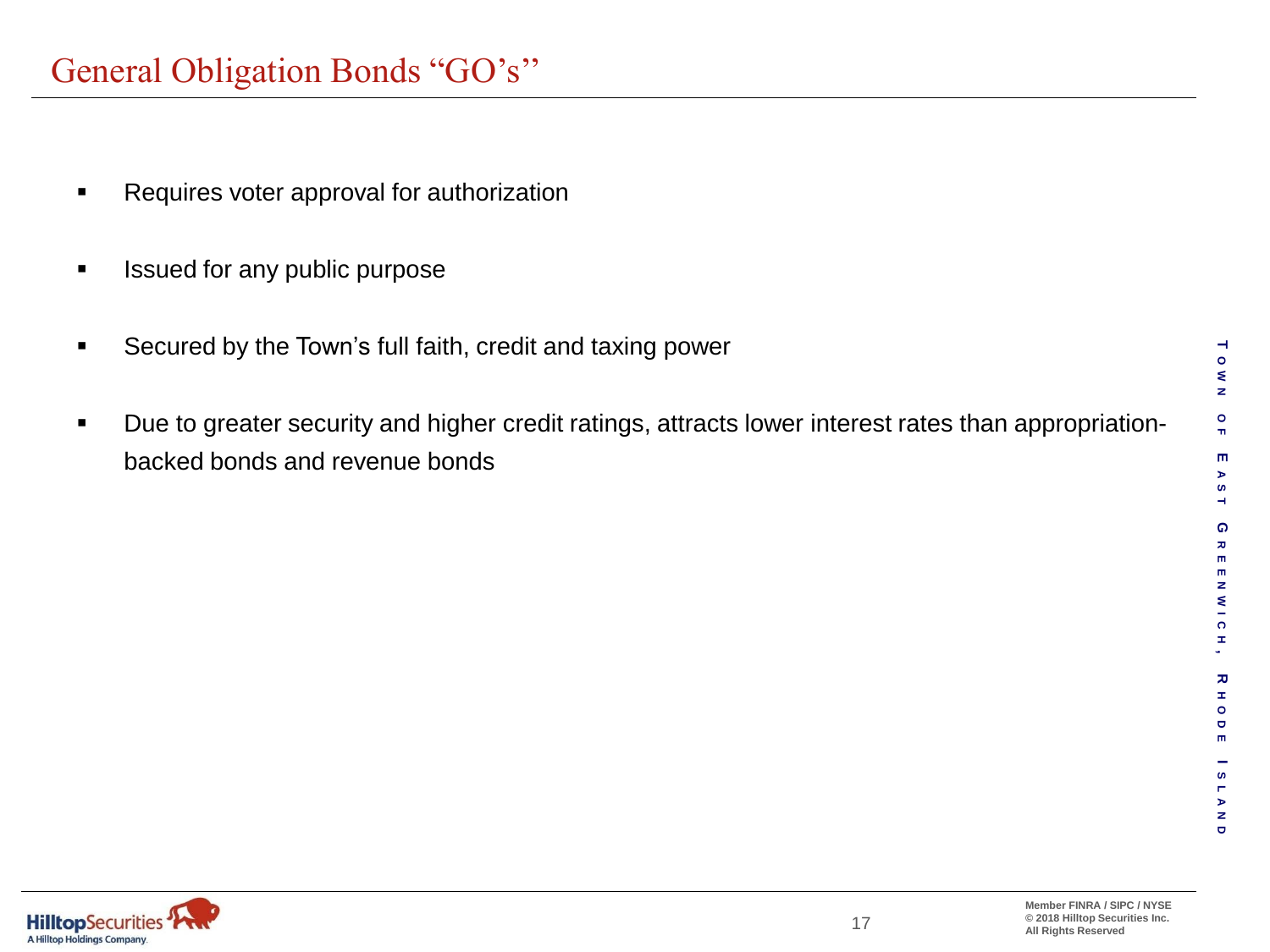- **Requires no voter authorization**
- **Can finance equipment or real property**
- **Requires Town Council approval and annual appropriation of debt service**

**T**

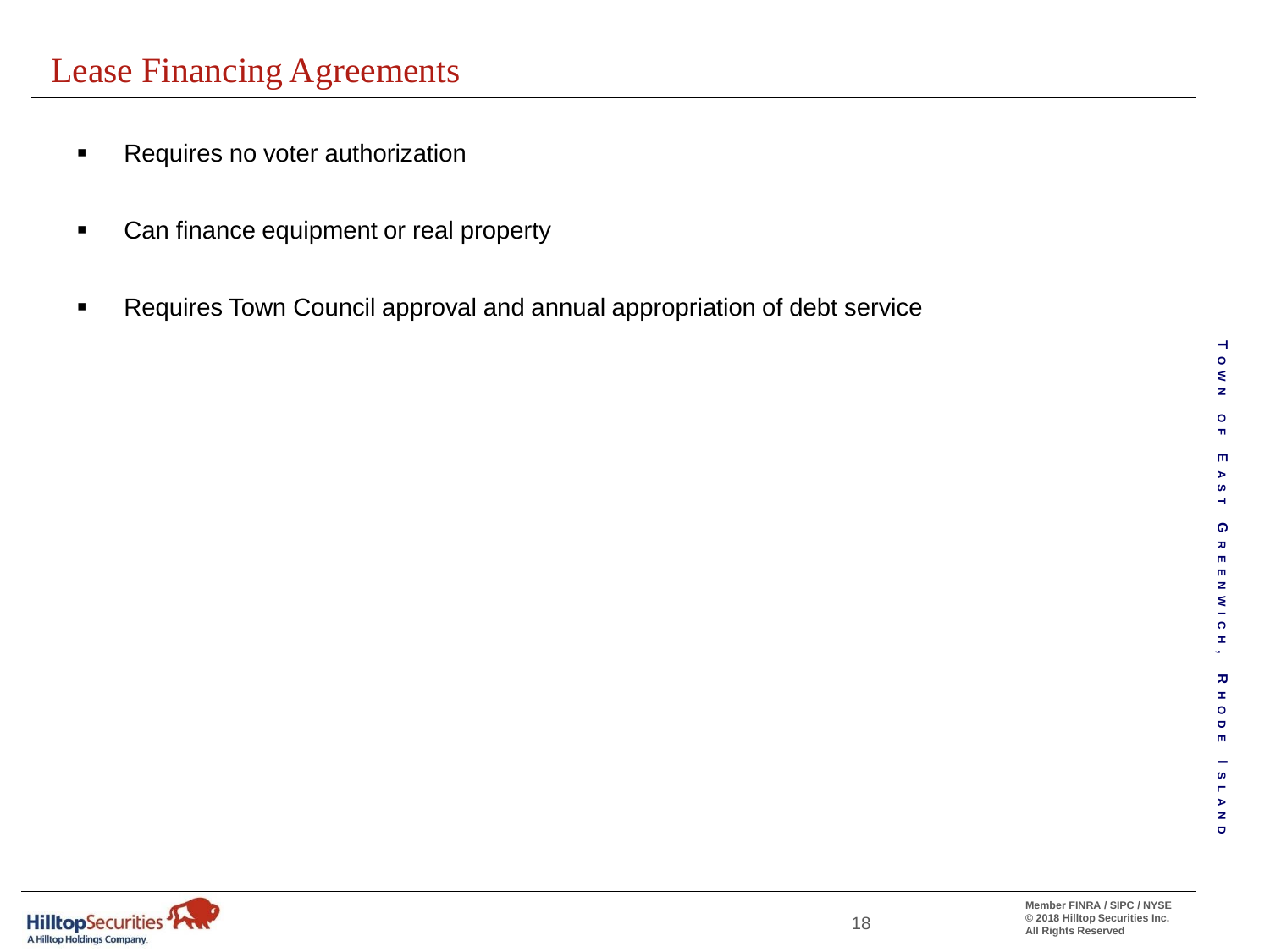- **EXECUTE:** Authorized in bond legislation
- **If** Issued in anticipation of bonds
	- Generally used when an authorized project requires cash in advance of a bond issue
- **Maturity must be timed with the bond issue, which will permanently finance the project**
- **Backed by the general obligation of the Town**

 $\overline{\phantom{a}}$ **O W N**

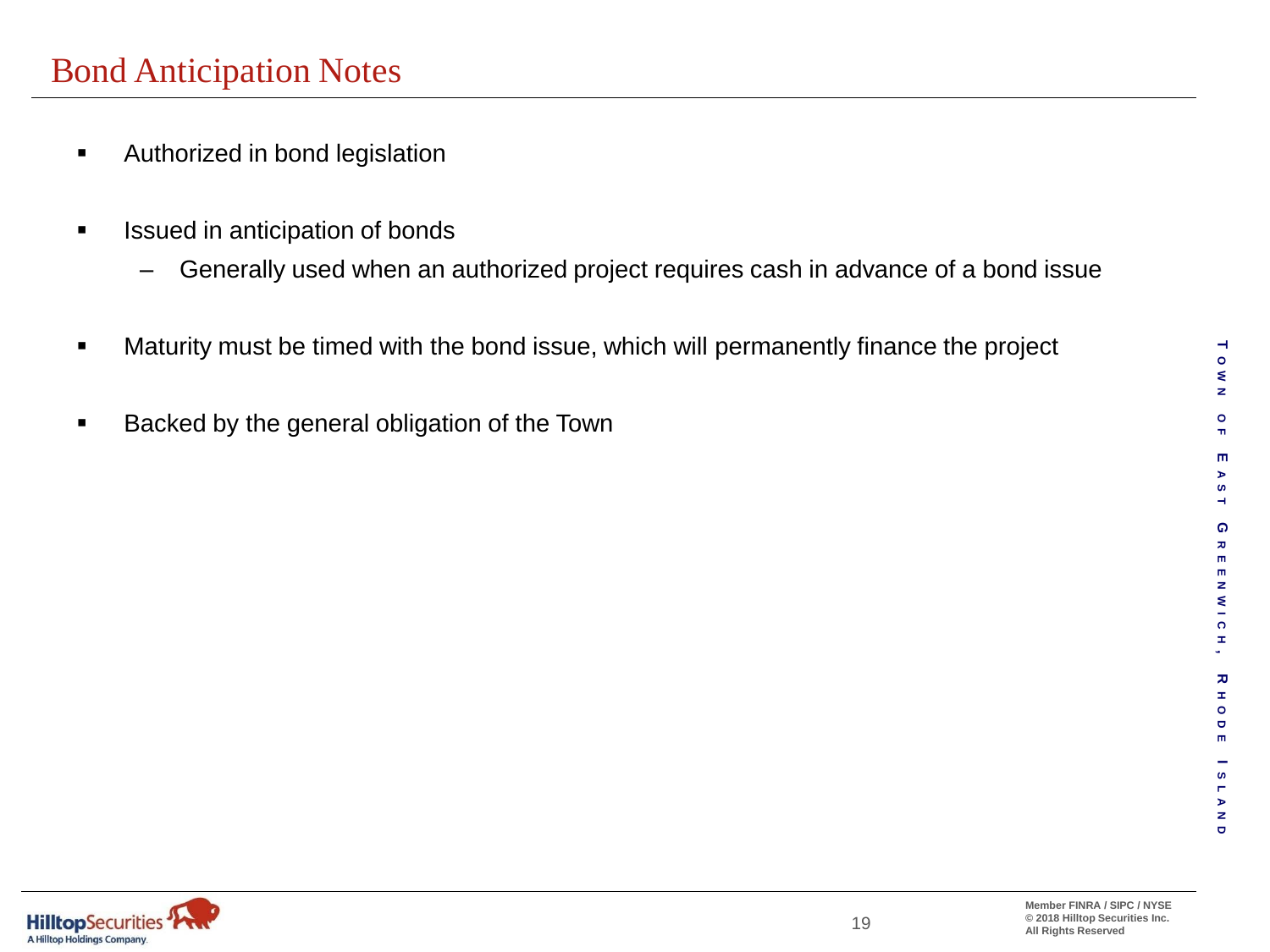#### Revenue Bonds

- **Require no voter authorization** 
	- Issued for revenue producing operating systems/projects
	- In Rhode Island, typically used for sewer systems and drinking water systems
- Secured solely by the revenues of the project or revenues pledged
- Sell at higher interest rates than GO Bonds
- **Usually requires a debt service reserve fund**
- **Must adhere to covenants set forth in the Bond Indenture** 
	- Rate covenants (can require raising of user fees)
	- Limit on additional bonds
	- Operating reserve funds
	- Must maintain percentage of additional operating revenues over debt service costs coverage requirements



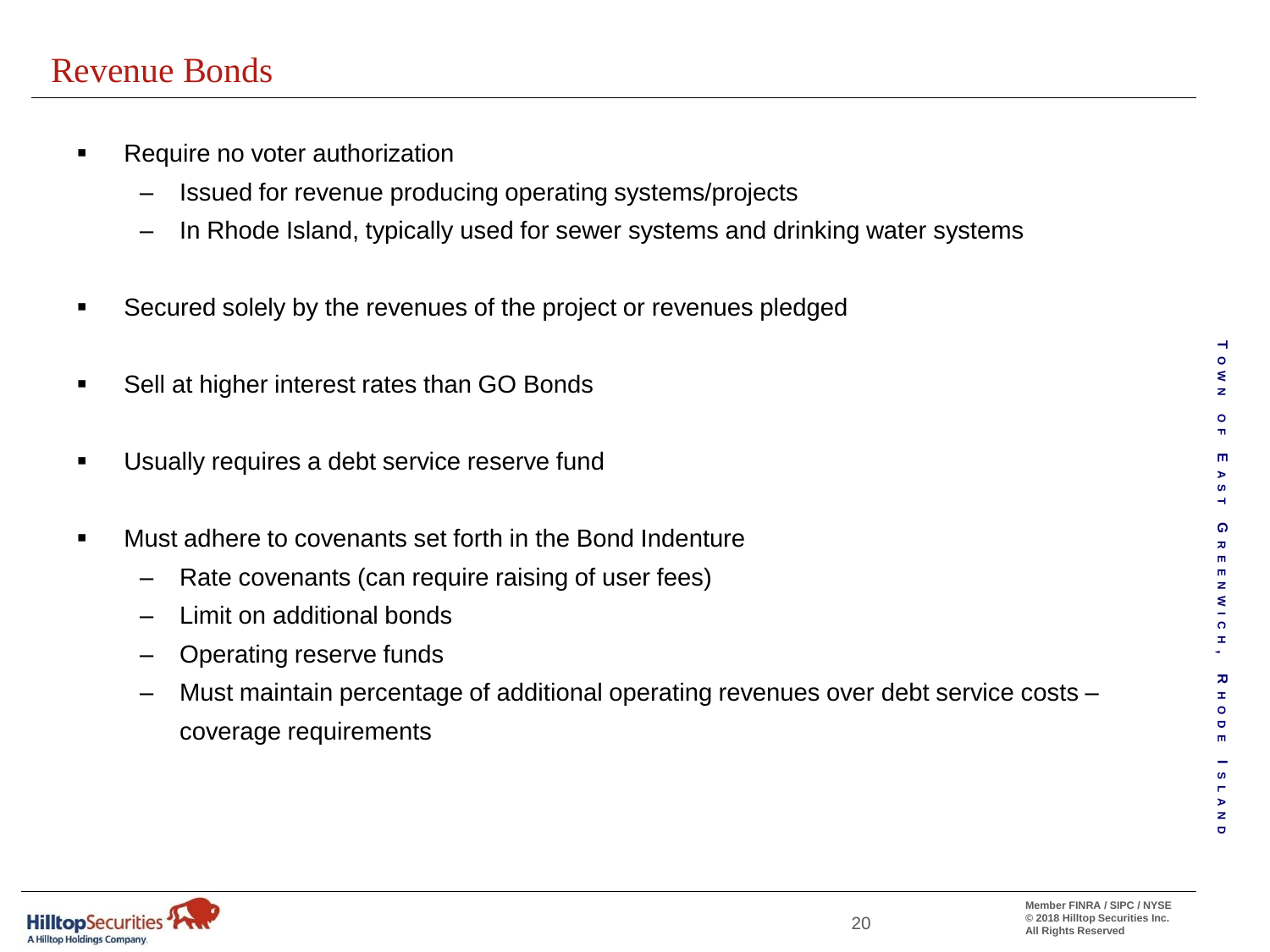- Revenue Bonds are supported only by a revenue stream from an enterprise fund or a revenue producing project
- Revenue bonds are not backed by the full faith and credit of the issuer and do not require electoral approval
- **Bondholders are dependent upon revenues from the specific enterprise or project to be repaid** the principal and interest
- **Revenue Bonds typically sell at interest rates higher than comparably rated General Obligation** Bonds

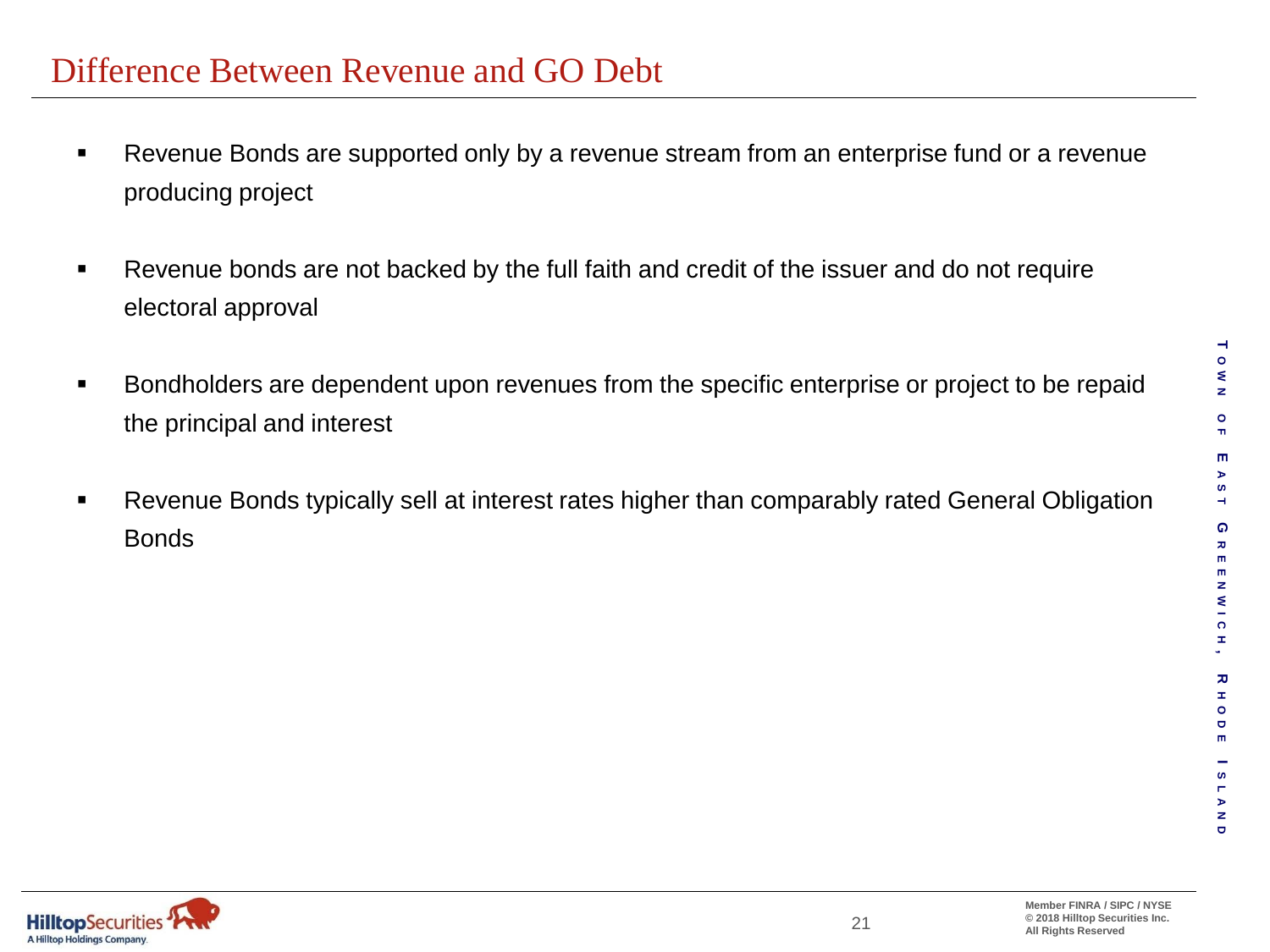## Types of Debt Sales

- **Competitive Sale:** 
	- "Sealed" bids received at specified time usually online
	- Any underwriter may submit a bid, individually or as part of a syndicate
- **Negotiated Sale:** 
	- Interest rates and underwriting spread are determined through negotiation with the selected underwriter(s)
- **Private Placement:**

**HilltopSecurities** A Hilltop Holdings Company.

- Limited distribution to one or more investors (including banks)
- Does not require an Official Statement
- Often does not require a rating

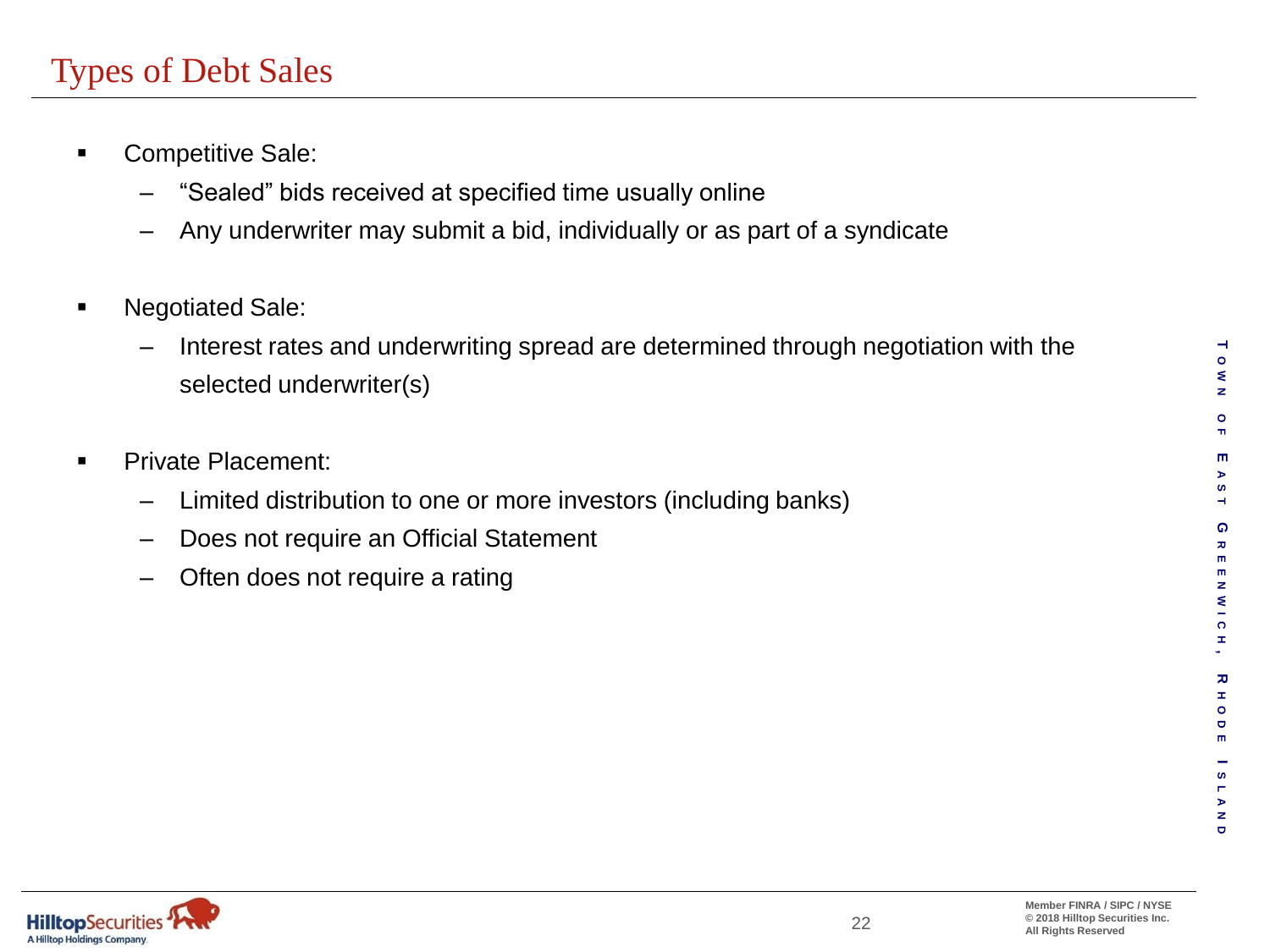### Post Issuance Compliance

- Arbitrage Rebate Compliance (small issuer exemption < \$5,000,000)
	- The issuer has to rebate, or send back to the federal government, every dollar earned over the interest rate on the bonds
- Continuing Disclosure
	- This is an annual requirement to provide to the market and investors updated information usually included in the Official Statement and annual audits
- The implications of arbitrage rebate, investment opportunities, marketing and technical considerations should be reviewed at the planning and structuring phase of every transaction
	- This ensures that every aspect of a transaction has been considered
- Ongoing needs apart from bond sales
	- Identify market opportunities and potential refunding savings or debt service restructuring opportunities (typically responsibility of Financial Advisor)
	- Monitor legislative, regulatory changes (responsibility of Bond Counsel, Disclosure Counsel, and Financial Advisor)



**T O W N**

**O F**

**E**